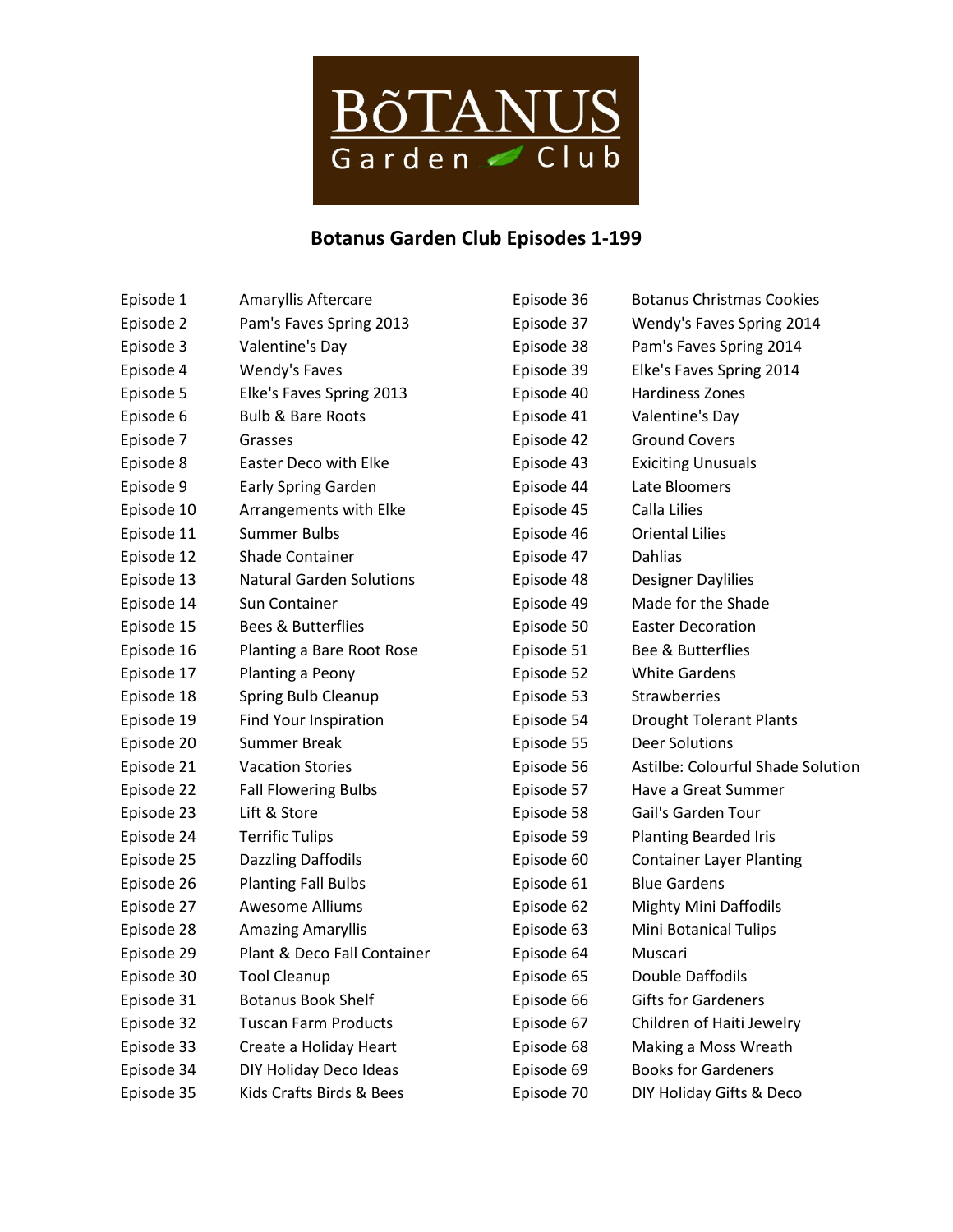

## **Botanus Garden Club Episodes 1-199**

| Episode 71  | Christmas 2014                      | Episode 106 | What's New Spring 2016                 |
|-------------|-------------------------------------|-------------|----------------------------------------|
| Episode 72  | <b>Trilliums</b>                    | Episode 107 | Wendy's Faves Spring 2016              |
| Episode 73  | Pam's Perennials Faves 2015         | Episode 108 | Contemporary Table Deco                |
| Episode 74  | Create a Spring Centrepiece         | Episode 109 | Elke's Faves Spring 2016               |
| Episode 75  | Wendy's Perennials Faves 2015       | Episode 110 | <b>Edibles in Containers</b>           |
| Episode 76  | Patio Lilies in Containers          | Episode 111 | Pam's Faves Spring 2016                |
| Episode 77  | Elke's Perennial Faves 2015         | Episode 112 | Vancouver Sun Collections Spring 2016  |
| Episode 78  | <b>Planting Roses in Containers</b> | Episode 113 | Easy Easter Deco                       |
| Episode 79  | <b>Bronze Leaf Dahlias</b>          | Episode 114 | Top Sellers Spring 2016                |
| Episode 80  | Shrubs                              | Episode 115 | Easy Shade Garden                      |
| Episode 81  | DIY spring & Easter Deco            | Episode 116 | Judy's Garden Tour                     |
| Episode 82  | Hula Berries & BrazelBerries        | Episode 117 | How to Plant Dahlia Tubers             |
| Episode 83  | Lavender                            | Episode 118 | Summer Flower Bulbs in Containers      |
| Episode 84  | Hellebores                          | Episode 119 | Botanus Kids Collections Spring 2016   |
| Episode 85  | Foliage & Texture Gardens           | Episode 120 | <b>High Quality Garden Tools</b>       |
| Episode 86  | <b>DIY Floral Heart</b>             | Episode 121 | Whimsical & Fun Container Plantings    |
| Episode 87  | <b>Edible Landscapes</b>            | Episode 122 | All About Shrubs                       |
| Episode 88  | <b>Tiger Lilies</b>                 | Episode 123 | Spring Review & Summer Treats          |
| Episode 89  | <b>Growing Garlic</b>               | Episode 124 | Happy 150th Birthday Canada            |
| Episode 90  | Spring 2015 Review                  | Episode 125 | What's New Spring 2017                 |
| Episode 91  | What a Great Summer                 | Episode 126 | Wendy's Faves Spring 2017              |
| Episode 92  | <b>Heirloom Flower Bulbs</b>        | Episode 127 | <b>Novelty Lilies</b>                  |
| Episode 93  | Viridiflora Tulips                  | Episode 128 | Elke's Faves Spring 2017               |
| Episode 94  | <b>Creative Combinations</b>        | Episode 129 | Pam's Flour Garden                     |
| Episode 95  | How to Plant & Grow Amaryllis       | Episode 130 | <b>Spring Centrepiece</b>              |
| Episode 96  | How to Force Flower Bulbs           | Episode 131 | Pam's Faves Spring 2017                |
| Episode 97  | <b>Naturalizing Flower Bulbs</b>    | Episode 132 | All About Fragrance                    |
| Episode 98  | <b>Halloween Flower Bulb</b>        | Episode 133 | <b>Cutting Gardens</b>                 |
| Episode 99  | Winter Garden Clean Up              | Episode 134 | Preparing Your Order for Planting      |
| Episode 100 | Celebrate our 100th Anniversary     | Episode 135 | Fun Garden Deco Project                |
| Episode 101 | <b>Mason Jar Lanterns</b>           | Episode 136 | Q&A Your Top Questions                 |
| Episode 102 | Botanus Book Club                   | Episode 137 | <b>Surprise Decoration-Paper Stars</b> |
| Episode 103 | <b>Holiday Deco</b>                 | Episode 138 | Bradner Flower Show 2017               |
| Episode 104 | <b>Christmas Confectionary</b>      | Episode 139 | Fall 2017 Catalogue                    |
| Episode 105 | Welcome Back Spring 2016            | Episode 140 | <b>Successful Fall Bulb Growing</b>    |